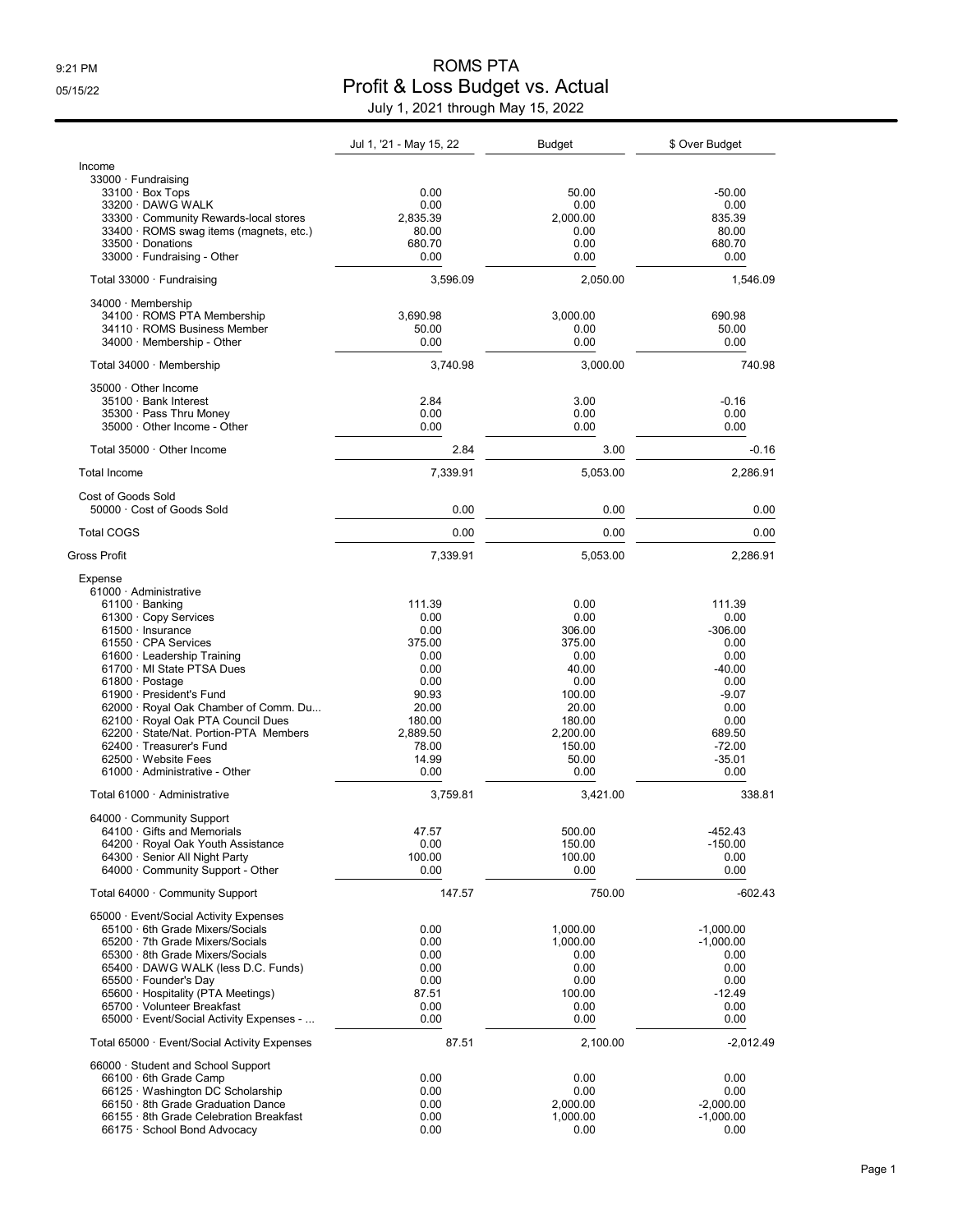## 9:21 PM ROMS PTA 05/15/22 Profit & Loss Budget vs. Actual July 1, 2021 through May 15, 2022

|                                            | Jul 1, '21 - May 15, 22 | <b>Budget</b> | \$ Over Budget |
|--------------------------------------------|-------------------------|---------------|----------------|
| 66200 D.C. Trip Funds                      |                         |               |                |
| 66210 6th Grade Funds                      | 0.00                    | 0.00          | 0.00           |
| 66220 7th Grade Funds                      | 0.00                    | 0.00          | 0.00           |
| 66230 8th Grade Funds                      | 0.00                    | 0.00          | 0.00           |
| 66200 D.C. Trip Funds - Other              | 0.00                    | 0.00          | 0.00           |
| Total 66200 D.C. Trip Funds                | 0.00                    | 0.00          | 0.00           |
| 66300 · Educational Funding Support        |                         |               |                |
| 66310 · FORTIS                             | 139.92                  | 400.00        | $-260.08$      |
| 66320 · Birds of Prey                      | 0.00                    | 0.00          | 0.00           |
| 66330 Veterans Day Celebration             | 0.00                    | 0.00          | 0.00           |
| 66340 · Bulldawg Bound                     | 1,230.96                | 2,000.00      | $-769.04$      |
| 66350 · 7th Grade History Storyteller      | 0.00                    | 0.00          | 0.00           |
| 66360 · 8th Grade History Storyteller      | 0.00                    | 0.00          | 0.00           |
| 66300 Educational Funding Support -        | 0.00                    | 4,500.00      | $-4,500.00$    |
| Total 66300 · Educational Funding Support  | 1,370.88                | 6,900.00      | $-5,529.12$    |
| 66400 Grounds and Beautification           | 0.00                    | 1,000.00      | $-1,000.00$    |
| 66500 · Health and Welfare                 | 119.18                  | 300.00        | $-180.82$      |
| 66550 Grounds/Beautification               | 720.76                  | 1,000.00      | $-279.24$      |
| 66600 · MI Green Schools                   | 0.00                    | 0.00          | 0.00           |
| 66700 · ROMS Family Workshop Series        | 300.00                  | 900.00        | $-600.00$      |
| 66750 · Program Grants                     | 0.00                    | 0.00          | 0.00           |
| 66800 · Reflections                        | 317.29                  | 400.00        | $-82.71$       |
| 66850 · DEI                                | 0.00                    | 500.00        | $-500.00$      |
| 66900 · Royal Oak PTA Council Schlshp      | 500.00                  | 500.00        | 0.00           |
| 66925 · School Gift                        | 0.00                    | 1,750.00      | $-1,750.00$    |
| 66950 · Staff Appreciation                 | 653.09                  | 4,000.00      | $-3,346.91$    |
| 66975 · Teams/Clubs                        | 0.00                    | 100.00        | $-100.00$      |
| 66000 · Student and School Support - Other | 0.00                    | 0.00          | 0.00           |
| Total 66000 Student and School Support     | 3,981.20                | 20,350.00     | $-16,368.80$   |
| 66901 · Reconciliation Discrepancies       | 0.00                    | 0.00          | 0.00           |
| 67000 · Fundraising Expenses               |                         |               |                |
| 67100 · ROMS swag items (magnets, etc.)    | 207.76                  | 250.00        | $-42.24$       |
| 67200 · WePay Chargeback                   | 0.00                    | 0.00          | 0.00           |
| 67000 · Fundraising Expenses - Other       | 60.00                   | 0.00          | 60.00          |
| Total 67000 · Fundraising Expenses         | 267.76                  | 250.00        | 17.76          |
| 68500 · Pass-Thru Expense                  | 0.00                    | 0.00          | 0.00           |
| 69000 · Payroll Expenses                   | 0.00                    | 0.00          | 0.00           |
| <b>Total Expense</b>                       | 8,243.85                | 26,871.00     | $-18,627.15$   |
| Net Income                                 | $-903.94$               | $-21,818.00$  | 20.914.06      |
|                                            |                         |               |                |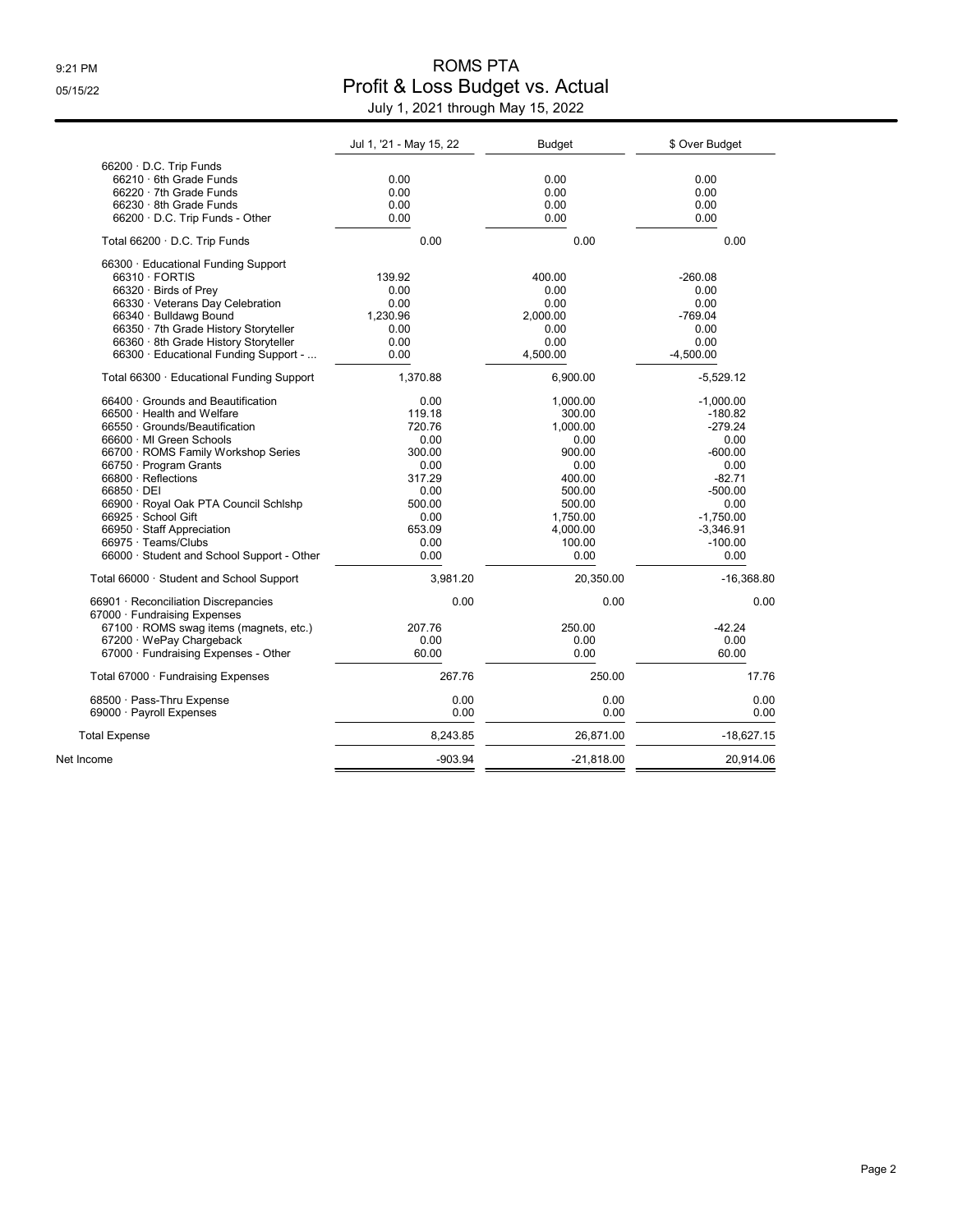## 9:21 PM ROMS PTA 05/15/22 Profit & Loss Budget vs. Actual July 1, 2021 through May 15, 2022

|                                                                                                                                                                                                                                                                                                                                                                                                                                                       | % of Budget                                                                                                                     |
|-------------------------------------------------------------------------------------------------------------------------------------------------------------------------------------------------------------------------------------------------------------------------------------------------------------------------------------------------------------------------------------------------------------------------------------------------------|---------------------------------------------------------------------------------------------------------------------------------|
| Income<br>33000 · Fundraising<br>33100 · Box Tops<br>33200 DAWG WALK<br>33300 Community Rewards-local stores<br>33400 · ROMS swag items (magnets, etc.)<br>33500 Donations<br>33000 Fundraising - Other                                                                                                                                                                                                                                               | 0.0%<br>$0.0\%$<br>141.8%<br>100.0%<br>100.0%<br>$0.0\%$                                                                        |
| Total 33000 · Fundraising                                                                                                                                                                                                                                                                                                                                                                                                                             | 175.4%                                                                                                                          |
| 34000 Membership<br>34100 · ROMS PTA Membership<br>34110 · ROMS Business Member<br>34000 · Membership - Other                                                                                                                                                                                                                                                                                                                                         | 123.0%<br>100.0%<br>0.0%                                                                                                        |
| Total 34000 · Membership                                                                                                                                                                                                                                                                                                                                                                                                                              | 124.7%                                                                                                                          |
| 35000 Other Income<br>35100 · Bank Interest<br>35300 · Pass Thru Money<br>35000 · Other Income - Other                                                                                                                                                                                                                                                                                                                                                | 94.7%<br>0.0%<br>$0.0\%$                                                                                                        |
| Total 35000 Other Income                                                                                                                                                                                                                                                                                                                                                                                                                              | 94.7%                                                                                                                           |
| <b>Total Income</b>                                                                                                                                                                                                                                                                                                                                                                                                                                   | 145.3%                                                                                                                          |
| Cost of Goods Sold<br>50000 Cost of Goods Sold                                                                                                                                                                                                                                                                                                                                                                                                        | 0.0%                                                                                                                            |
| <b>Total COGS</b>                                                                                                                                                                                                                                                                                                                                                                                                                                     | 0.0%                                                                                                                            |
| Gross Profit                                                                                                                                                                                                                                                                                                                                                                                                                                          | 145.3%                                                                                                                          |
| Expense<br>61000 Administrative<br>61100 · Banking<br>61300 · Copy Services<br>61500 · Insurance<br>61550 · CPA Services<br>61600 · Leadership Training<br>61700 · MI State PTSA Dues<br>$61800 \cdot$ Postage<br>61900 · President's Fund<br>62000 · Royal Oak Chamber of Comm. Du<br>62100 · Royal Oak PTA Council Dues<br>62200 State/Nat. Portion-PTA Members<br>62400 · Treasurer's Fund<br>62500 Website Fees<br>61000 · Administrative - Other | 100.0%<br>0.0%<br>0.0%<br>100.0%<br>$0.0\%$<br>0.0%<br>0.0%<br>90.9%<br>100.0%<br>100.0%<br>131.3%<br>52.0%<br>30.0%<br>$0.0\%$ |
| Total 61000 Administrative                                                                                                                                                                                                                                                                                                                                                                                                                            | 109.9%                                                                                                                          |
| 64000 Community Support<br>$64100 \cdot$ Gifts and Memorials<br>64200 · Royal Oak Youth Assistance<br>64300 · Senior All Night Party<br>64000 Community Support - Other                                                                                                                                                                                                                                                                               | 9.5%<br>$0.0\%$<br>100.0%<br>0.0%                                                                                               |
| Total 64000 Community Support                                                                                                                                                                                                                                                                                                                                                                                                                         | 19.7%                                                                                                                           |
| 65000 Event/Social Activity Expenses<br>65100 . 6th Grade Mixers/Socials<br>65200 · 7th Grade Mixers/Socials<br>65300 · 8th Grade Mixers/Socials<br>65400 · DAWG WALK (less D.C. Funds)<br>65500 · Founder's Day<br>65600 · Hospitality (PTA Meetings)<br>65700 · Volunteer Breakfast<br>65000 · Event/Social Activity Expenses -                                                                                                                     | 0.0%<br>$0.0\%$<br>0.0%<br>0.0%<br>0.0%<br>87.5%<br>$0.0\%$<br>$0.0\%$                                                          |
| Total 65000 · Event/Social Activity Expenses                                                                                                                                                                                                                                                                                                                                                                                                          | 4.2%                                                                                                                            |
| 66000 · Student and School Support<br>66100 . 6th Grade Camp<br>66125 · Washington DC Scholarship<br>66150 · 8th Grade Graduation Dance<br>66155 · 8th Grade Celebration Breakfast<br>66175 · School Bond Advocacy                                                                                                                                                                                                                                    | 0.0%<br>$0.0\%$<br>0.0%<br>$0.0\%$<br>$0.0\%$                                                                                   |